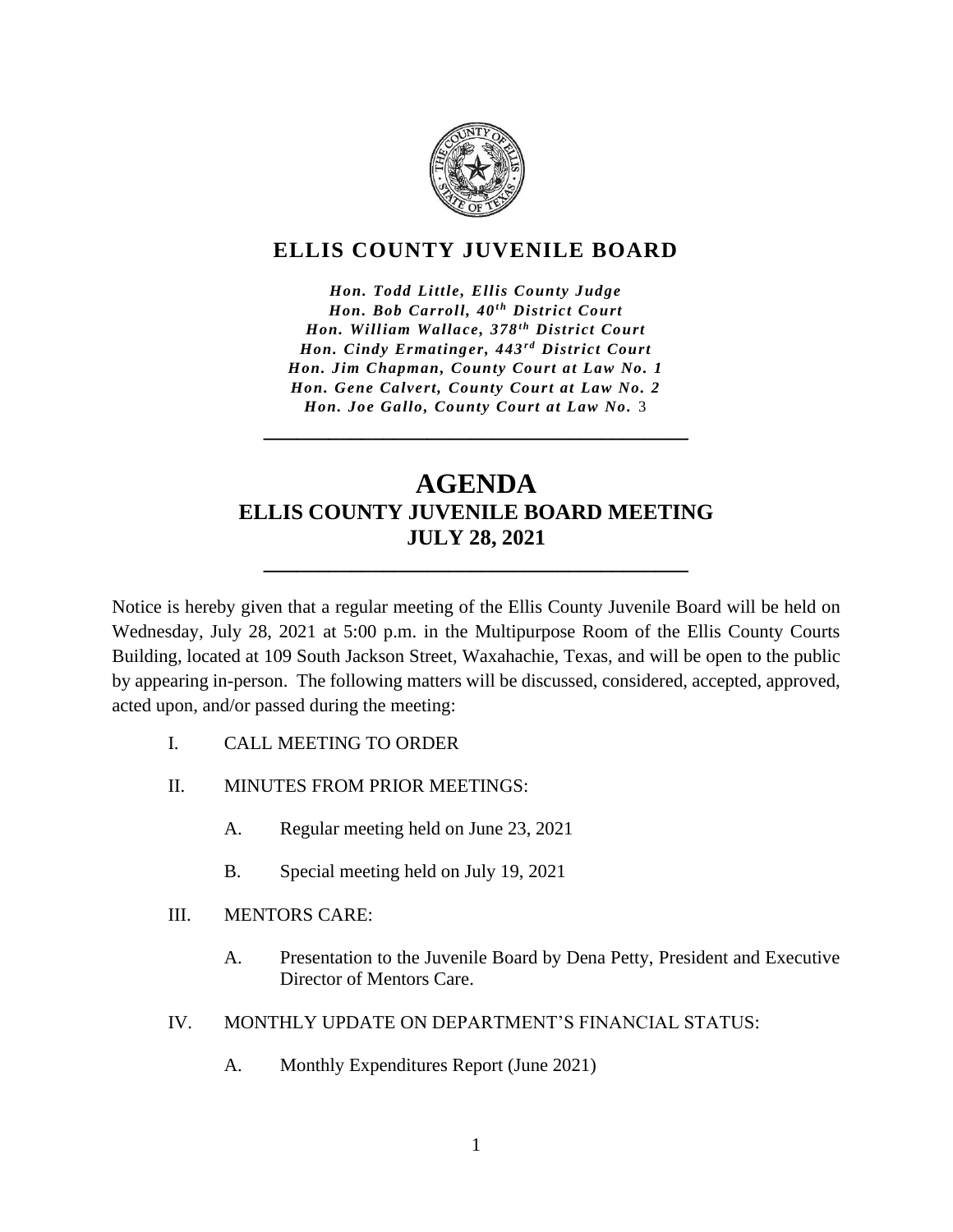- V. UPDATE ON THE USE OF THE ELLIS COUNTY SHORT-TERM JUVENILE DETENTION FACILITY AS A TEMPORARY DETENTION FACILITY DUE TO THE COVID-19 PANDEMIC
- VI. RESIDENTIAL PLACEMENTS
	- A. June 2021
- VII. MONITORING REPORT
	- A. June 2021
- VIII. CONSIDERATION AND APPROVAL OF CONTRACTS PERTAINING TO ELLIS COUNTY JUVENILE SERVICES:
	- A. No contracts submitted for consideration/approval.
- IX. CONSIDERATION AND APPROVAL OF A 2021-2022 FISCAL YEAR BUDGET FOR THE ELLIS COUNTY JUVENILE SERVICES DEPARTMENT
- X. MATTERS PERTAINING TO THE ELLIS COUNTY JUVENILE JUSTICE ALTERNATIVE EDUCATION PROGRAM (JJAEP):
	- A. Progress regarding the building and facilities expansion.
	- B. Report to the Juvenile Board regarding educational staffing.
	- C. Status of the Ellis County JJAEP Memorandum of Understanding (MOU) between the Ellis County Juvenile Board and the following School Districts, including an acknowledgment of those School Districts that have returned an approved/signed MOU document:
		- 1. Avalon Independent School District
		- 2. Ennis Independent School District
		- 3. Ferris Independent School District
		- 4. Italy Independent School District
		- 5. Maypearl Independent School District
		- 6. Midlothian Independent School District
		- 7. Milford Independent School District
		- 8. Palmer Independent School District
		- 9. Red Oak Independent School District
		- 10. Waxahachie Independent School District
	- D. Acceptance by the Juvenile Board of the fully executed MOU between the Ellis County Juvenile Board and all ten School Districts listed in the preceding agenda item.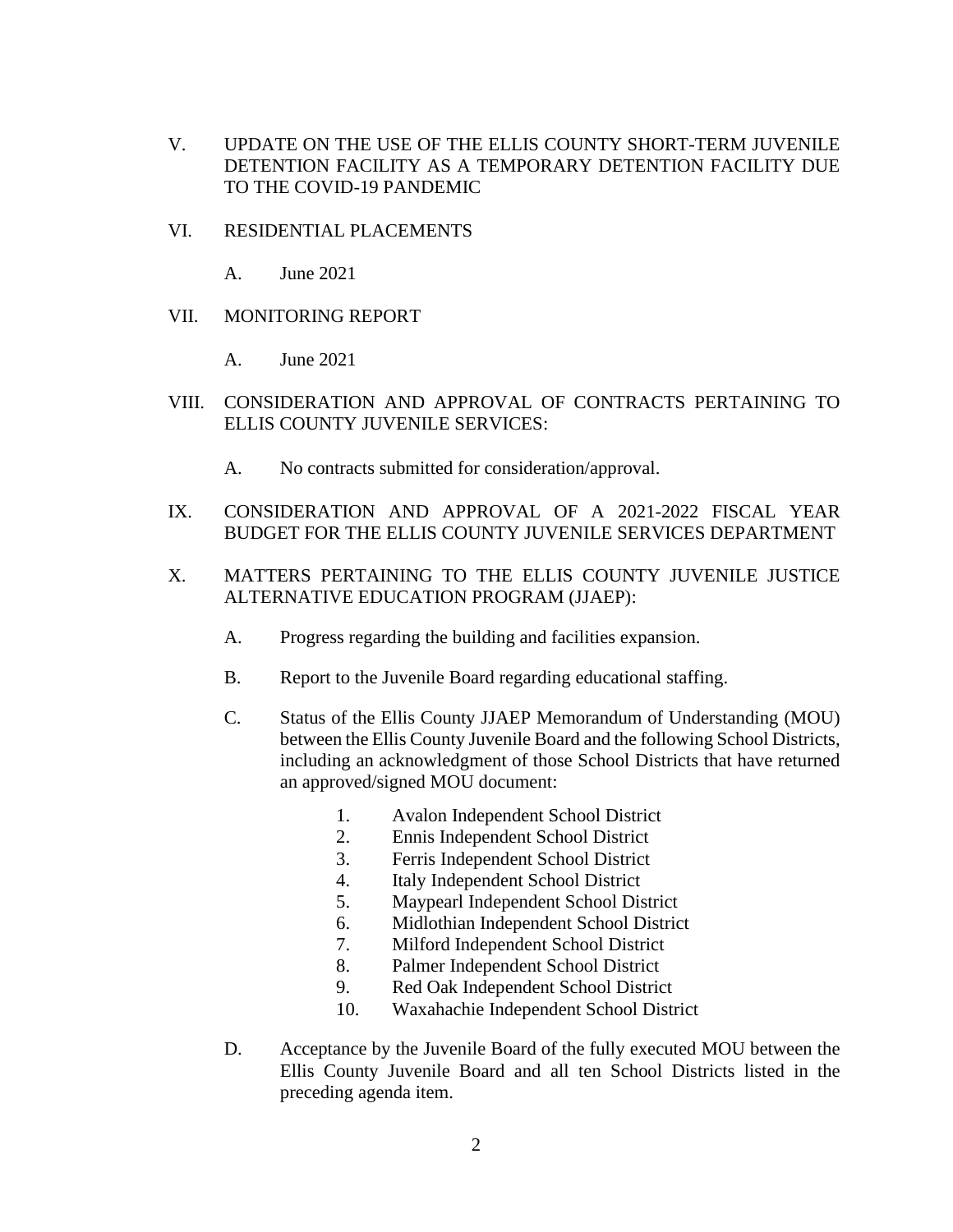- XI. Discussion, consideration, and approval of the line item budget transfers necessary to supply the funds required for the purchase of the following JJAEP items (these purchases were previously approved by the Juvenile Board during the special meeting held on July 19, 2021):
	- A. Computers and Related Equipment/Software = \$53,287.13
	- B. Smart Board = \$3,330.37
	- C. Bat Security =  $$11,792.00$
	- D. Go-Guardian Software = \$5,000.00
	- E.  $Total = $73,409.50$

Note – the line item transfers represent funds contained within the current fiscal year budget of the Juvenile Services Department.

### **XII. RECESS TO CONVENE TO EXECUTIVE SESSION:**

### ➢ **EXECUTIVE SESSION**

**THE ELLIS COUNTY JUVENILE BOARD RESERVES THE RIGHT TO ADJOURN INTO EXECUTIVE SESSION AT ANY TIME DURING THE COURSE OF THIS MEETING TO DISCUSS ANY OF THE MATTERS LISTED IN THIS AGENDA, IN THE ORDER DEEMED APPROPRIATE AND TO THE EXTENT THOSE ITEMS FALL WITHIN THE FOLLOWING DEFINITIONS:**

**(A**) **to discuss advice about pending or contemplated litigation, a settlement offer, or on a matter in which the duty of the attorney to the Board under the Texas Disciplinary Rules of Professional Conduct of the State Bar of Texas conflict with the Texas Open Meeting Act, pursuant to Section 551.071, Texas Government Code;**

**(B) to deliberate the purchase, exchange, lease, or value of real property, pursuant to Section 551.072, Texas Government Code;**

**(C) to deliberate the appointment, employment, evaluation, reassignment, duties, discipline, or dismissal of a public officer or employee, or to hear a complaint or charge against an officer or employee pursuant to Section 551.074, Texas Government Code;**